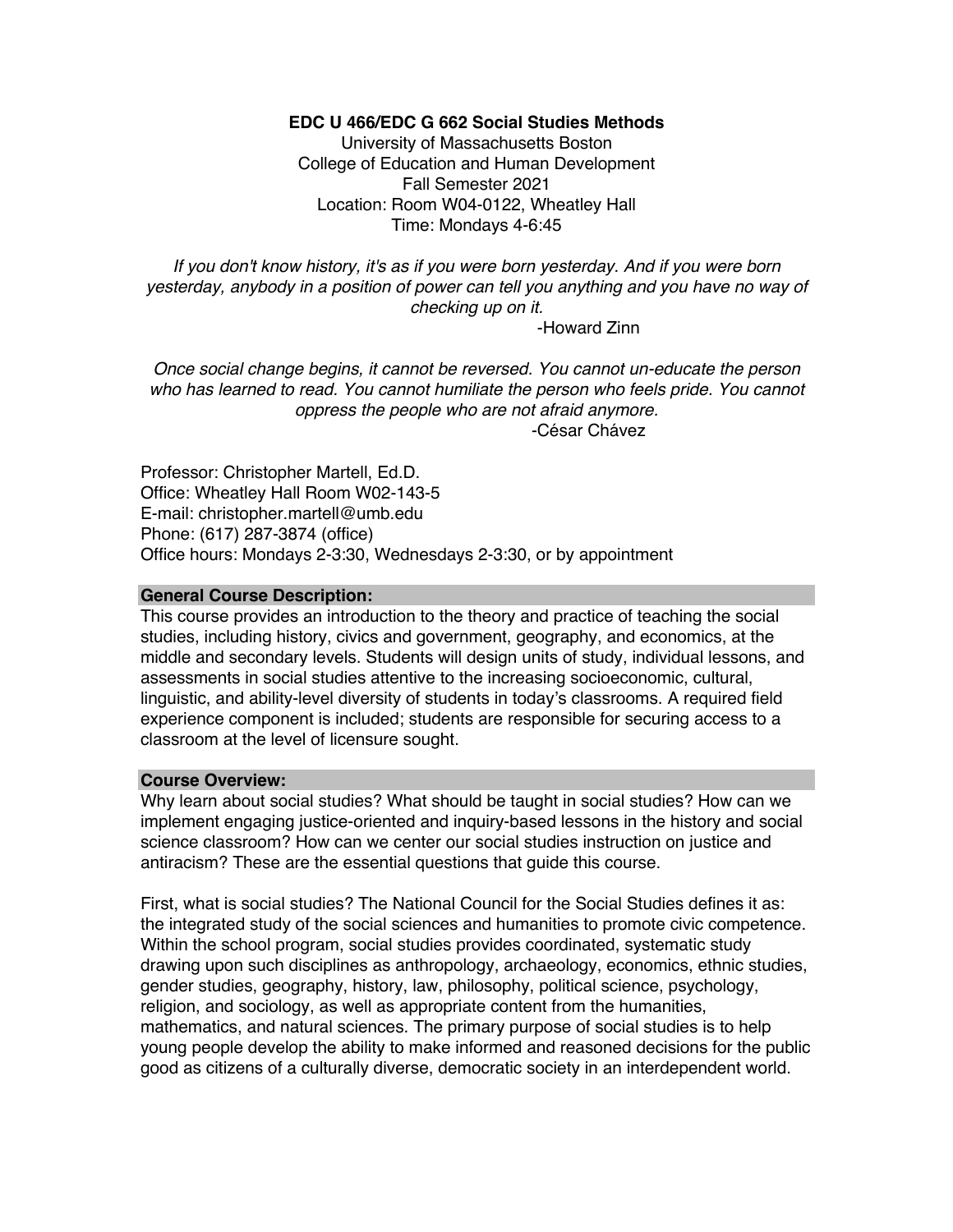This course is designed to build upon your earlier courses in the UMass Boston teacher education program and prepare you to become a secondary social studies teacher. It will explore how teaching skills and classroom methods relate to the subject of social studies and the disciplines of history, government, geography, economics, ethnic studies, psychology, as well as other social sciences and humanities. This course is designed to support future and current social studies teachers with a specific focus on justice and antiracism.

This course has four aims: To learn about and reflect on recent theory and research in social studies education to help guide practice, to understand ways to create multicultural social studies curricula focused on equity, to learn to use creative and inquiry-based methods in the social studies classroom, and to share unit plans with your classmates creating a repertoire for teachers entering the classroom. By the end of this course, you should have acquired a substantial number of lesson and unit plans to consider using during your first years of teaching.

This course attempts to show you ways to bring educational theory into practice and is intended to be both practical and reflective. As an instructor, I hope to model constructivist and multicultural practices in this course. As a student, it is important that you use this class to prepare yourself for the realities of the classroom. As such, you are encouraged to ask any questions you have and use this class to fill in some of the holes you see in your teacher preparation.

Because students taking EDC U 466/EDC G 666 are diverse racially, ethnically, socioeconomically, and in gender, sexual orientation, language, and physical ability, it is important we create a climate where everyone feels comfortable sharing their experiences and perspectives, as well as offering and receiving constructive feedback or advice. At all times we will give each other respect, confidentiality, and confidence in each another.

This course is organized into four themes: Disciplined inquiry, democratic citizenship, justice, and special issues in social studies. We will learn about racial equity and critical multiculturalism embedded within all four themes.

# **Objectives:**

Students will be able to:

- § Understand disciplined inquiry and thinking, interpretation, and perspective in social studies
- Understand culturally relevant and sustaining pedagogy and teaching for equity within the social studies classroom
- Understand the role that social studies plays in fostering democratic citizenship and citizenship in a multicultural society
- § Comprehend the social studies curriculum, including its design, development, and implementation
- Synthesize individual lesson plans in the disciplines of social studies, which include rationales, learning goals, teaching methods/procedures, and assessments
- § Synthesize long-term units in one of the disciplines of social studies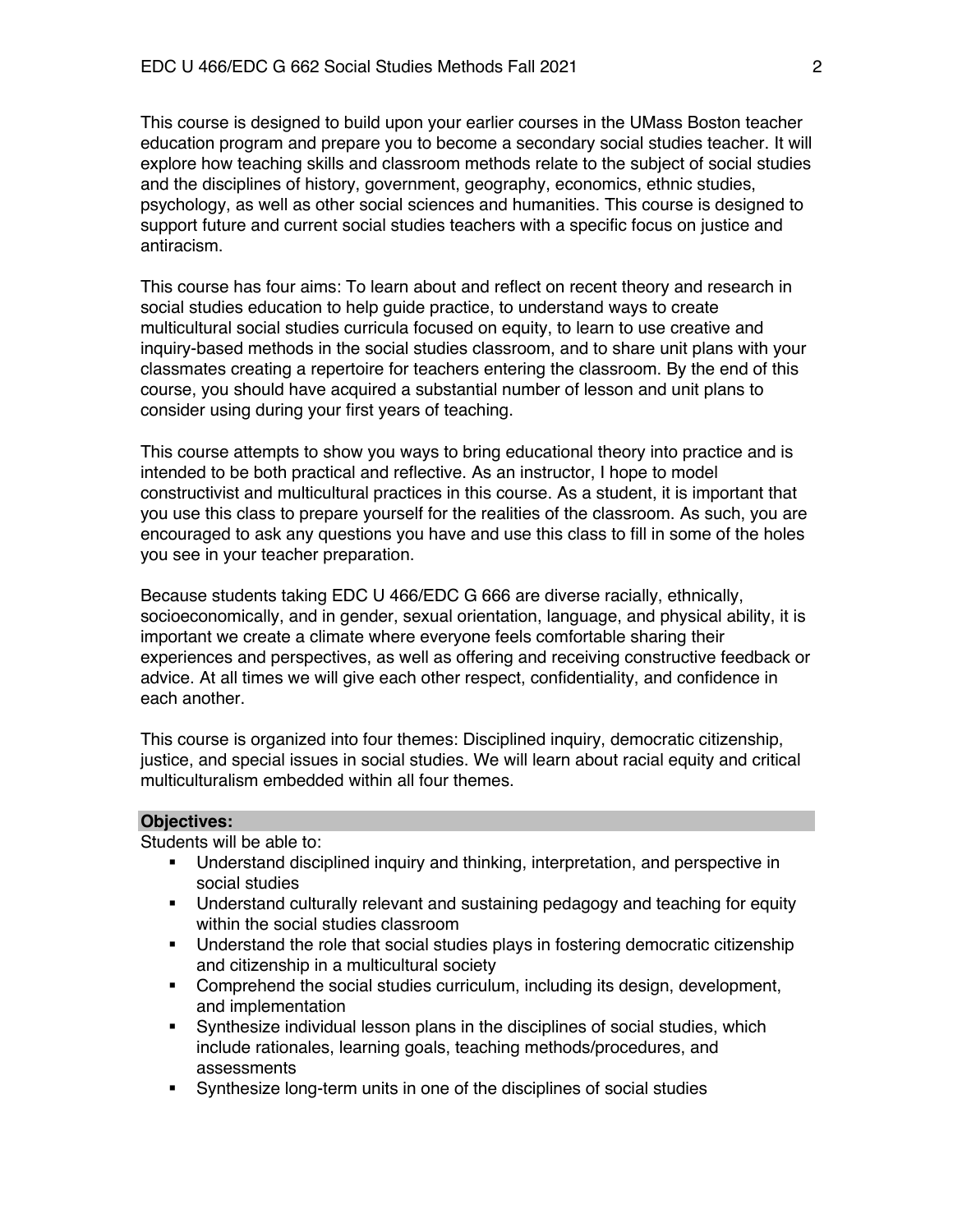- § Comprehend Massachusetts History and Social Science Framework and the national C3 Framework and apply knowledge to lesson and unit plans
- Analyze and comprehend instructional techniques in social studies and how they can meet the varied needs, abilities, and interests of all students and within urban and multicultural contexts
- **Evaluate the effectiveness of instructional strategies in social studies through** knowledge of formative and summative assessments aligned with intended student outcomes

# **Required Texts and Readings:**

§ Course Reading Packet (on course Blackboard site). Students must bring digital or printed copies of readings to each class session. For sustainability reasons, I no longer photocopy handouts or readings. Please bring a laptop, digital tablet, or phone to access readings and course handouts. If you prefer hard copies and do not have access to a photocopier, I suggest you bring the documents on a CD to a print shop (i.e. CopyCop, FedEx Office) and they can print it into a reading packet for under \$40. If you do not have access to a digital device, please see Chris. UMass Boston also has a laptop loan program: www.umb.edu/it/labs/laptops

# **Membership in the National Council for the Social Studies (NCSS)**

For a reduced membership fee, university students can join the NCSS, and benefit from their monthly magazine (Social Education) with lesson ideas and discussions about the teaching and learning history and social studies. It also allows reduced admission prices to the annual national conference. For this course it is highly recommended that you join NCSS. Please see their website: www.socialstudies.org.

# **Assignments and Evaluation**

# *Assignment 1: Investigating What Adolescents Know About Social Studies* Points: 30

Description: When teaching any subject, it is essential to understand what the students' prior knowledge and previous experiences are. For this assignment, you will choose a topic from your target level (middle school or high school) and discipline of social studies (history, civics, geography, economics, etc.) and interview at least one student about that topic (You will receive half of the interview guide and you will have control over the other half). The student may be someone you are working with in your field experience, a relative, neighbor, or friend's child. This interview will be recorded or thorough notes will be taken, and you will then write a 3-5 page reflection paper answer specific questions about the students' prior knowledge, misconceptions, and how you would build on their understanding in future social studies lessons.

# *Assignment 2 (Includes 2A, 2B, 2C, 2D): Lesson Plans and Annotated Teaching Video* Points: 40

Description: You are required to complete three ungraded lesson plans for the gradelevel and discipline of your choosing (i.e. history, civics, geography, economics, ethnic studies) that focus on three areas (i.e. disciplinary thinking, democratic citizenship, justice), which will be returned with feedback and a rating  $(\sqrt{+}, \sqrt{}, \sqrt{-})$ . Each lesson plan and the annotated teaching video will receive 10 points for on-time completion.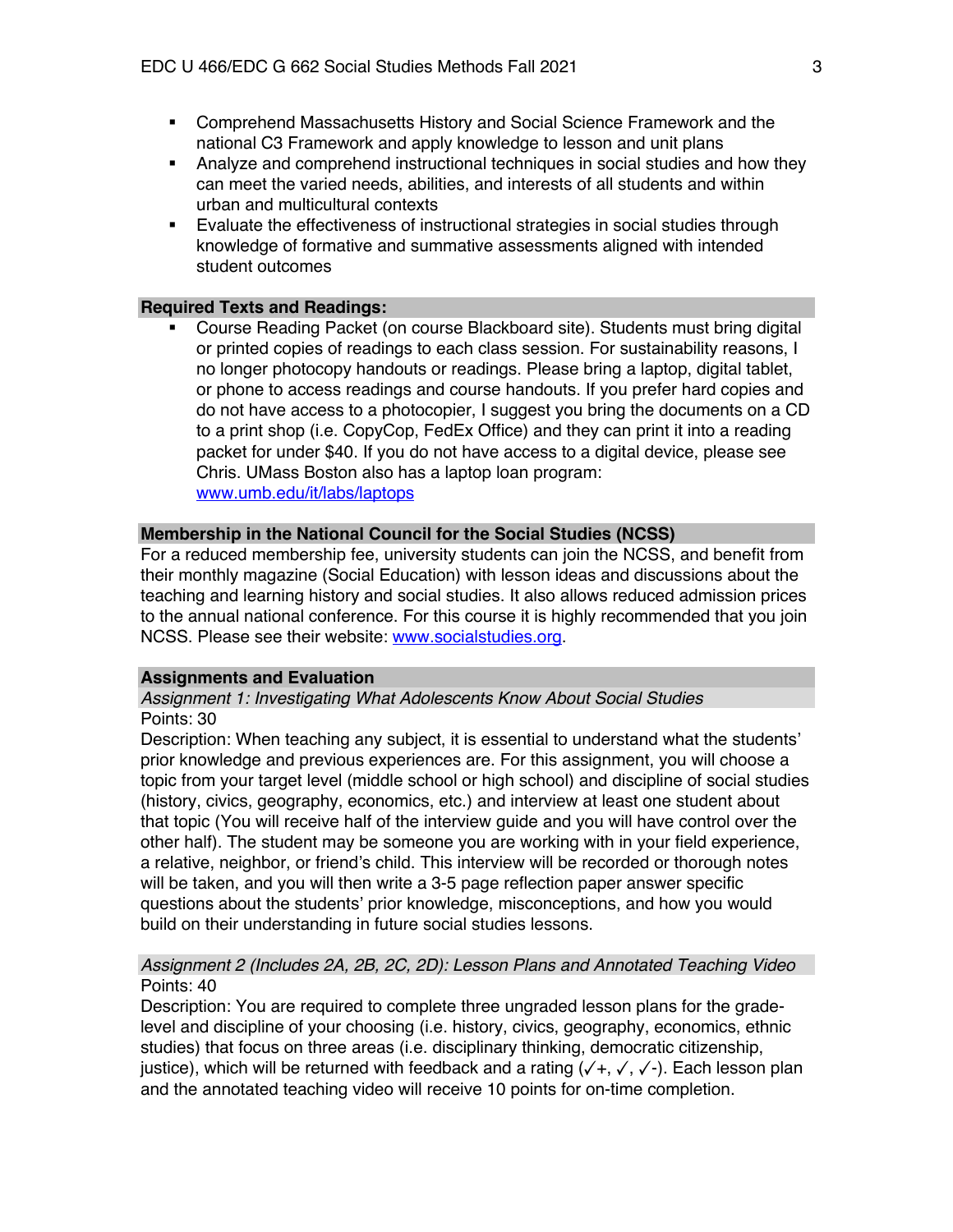Although not all social studies lessons include inquiry, these lesson plans should use inquiry and must include an inquiry question (include this at the beginning of the procedure section). If possible, you are encouraged to choose lesson plan topics that can be included in your final unit plan assignment (Assignment 3). We will have a sign up sheet at the beginning of the semester, where you will choose you final lesson plan topic (as we will be sharing our unit plans at the end of the course).

After revising the lesson plan based on the instructor's feedback, you will teach and video record the lesson in your pre-practicum classroom or with a group of peers (if you do not have access to a classroom). You will then annotate that video (recommended programs include iMovie [Mac]), Moviemaker [PC], or YouTube) and submit your video along with a revised lesson plan.

NOTE: If you are in a pre-practicum, you must coordinate with your supervising practitioner to find an appropriate topic to teach (it may be a topic different than your unit plan). Additionally, if you do not have access to a classroom, you will be grouped with other students and teach to your peers; please see Chris as soon as possible to make these arrangements.

# *Assignment 3 (Includes 3A, 3B): Social Studies Unit Project and Curriculum Fair* Points: 100

Description: You will create a unit plan (overview with rationale and a road map of 10-15 lesson plans; 4 fully developed lessons; assessment) with a focus on one of the social studies disciplines for a grade level and subject matter of your choosing. Within your focus discipline, you are encouraged to integrate content and skills from other disciplines. However, no more than 1 person can do the same unit topic (as we will be sharing our unit plans to help start a repertoire of lesson and unit plans). It is recommended that consider a discipline and grade level of a class you will likely be teaching during your student teaching or first year. You will create a flyer about your unit plan and will share it at the Curriculum Fair on the final class. Your unit will be posted on the Blackboard site to share them with your classmates.

# *Participation: Readings, Class Discussions, Group Work, and Activities* Points: 30

Description: Class participation is important for successful learning. Students should regularly contribute to class discussions and participate during group work and class activities. The instructor will be informally assessing if students have read the material by their participation in reading related activities. Points will be deducted for cell phone or laptop use unrelated to the class activities.

Attendance: It is expected that students will attend every class session. If you miss class, points will be deducted from your participation grade. Students are allowed one excused absence for extenuating circumstance (illness-, family-, or work-related) with a make-up assignment. Please see the instructor in advance if you believe this will be an issue or let him know as soon as possible if there is an emergency and you cannot attend class.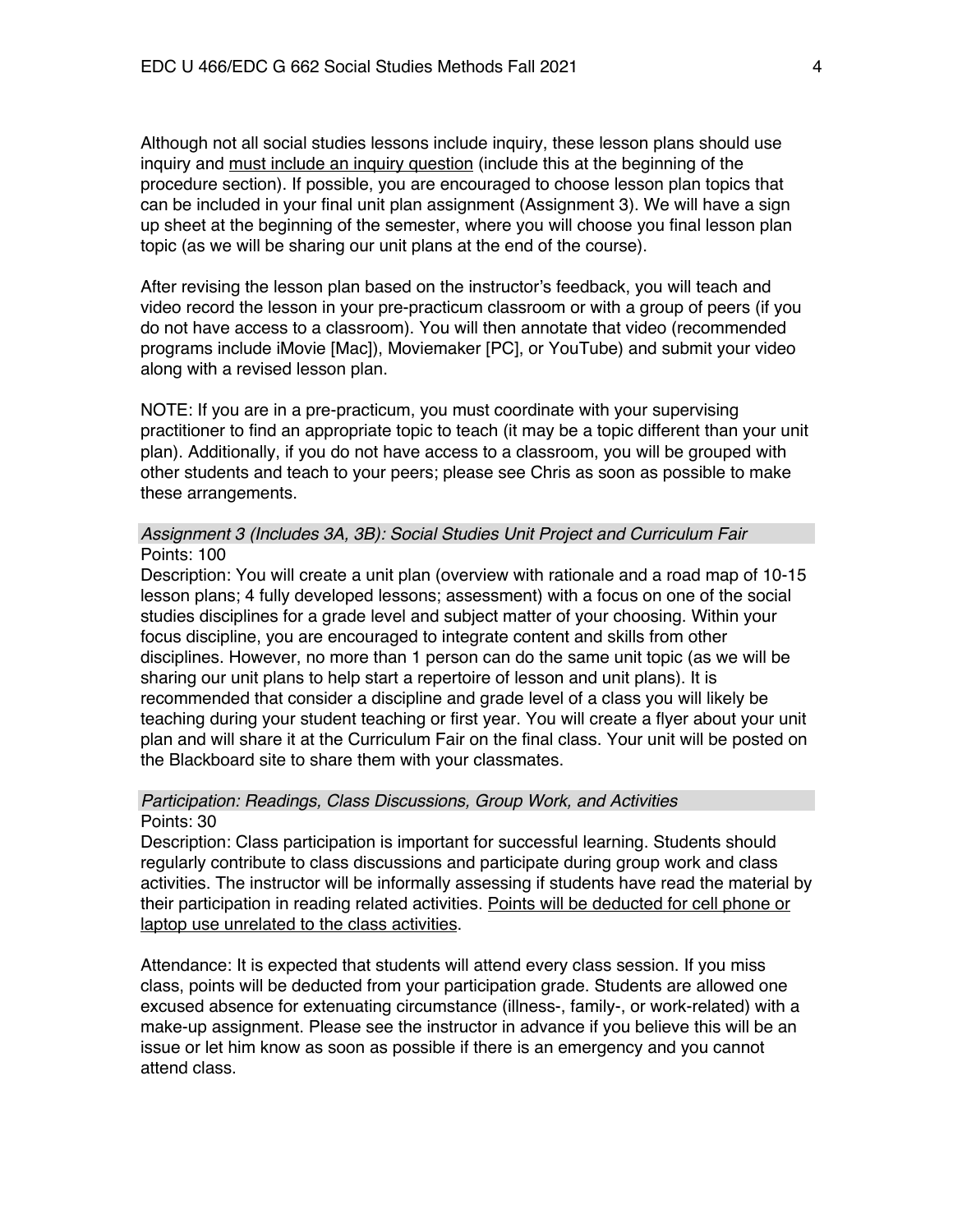# **Evaluation**

There are 200 points total for the social studies section of the course. All assignments will be graded using a rubric (all rubrics are posted on the Blackboard site) on Blackboard. Assignments will be uploaded before class on the due date listed in the syllabus (unless otherwise noted). Late assignments will have the grade decreased by 10% for each day late. Students may gain an extension in advance with permission of the instructor or when extenuating circumstance do not allow for forewarning.

Below is the UMass Boston grade scale.

| <b>Grading Scale</b> |            |        |  |
|----------------------|------------|--------|--|
| Grade                | Percentage | Points |  |
| A                    | 93-100%    | 4.00   |  |
| A-                   | 90-92%     | 3.70   |  |
| $B+$                 | 87-89%     | 3.30   |  |
| B                    | 83-86%     | 3.00   |  |
| <b>B-</b>            | 80-82%     | 2.70   |  |
| $C+$                 | 77-79%     | 2.30   |  |
| $\overline{C}$       | 73-76%     | 2.00   |  |
| F                    | $0 - 72%$  | 0.0    |  |

| <b>Grading Policies</b> |                                                                                                                                                                                                                                                                                                                                                                                                                                                                                                                     |     |  |
|-------------------------|---------------------------------------------------------------------------------------------------------------------------------------------------------------------------------------------------------------------------------------------------------------------------------------------------------------------------------------------------------------------------------------------------------------------------------------------------------------------------------------------------------------------|-----|--|
| <b>NA</b>               | Not Attending (student appeared on roster, but never attended<br>class). NA has no effect on cumulative GPA. Student is still<br>responsible for tuition and fee charges.                                                                                                                                                                                                                                                                                                                                           | N/A |  |
| w                       | Received if withdrawal occurs before the withdrawal deadline (see<br>the <b>academic calendar</b> ). Student is still responsible for tuition and<br>fee charges.                                                                                                                                                                                                                                                                                                                                                   | N/A |  |
| <b>INC</b>              | Incompletes are given at the discretion of the instructor and only<br>when satisfactory work has been accomplished in the majority of<br>the course work, i.e. a passing grade at the withdrawal deadline,<br>but the student is unable to complete course requirements as a<br>result of circumstances beyond his/her control. The student must<br>sign a contract with the course instructor to receive a grade of<br>incomplete. Incompletes will turn into F's if the work is not<br>completed within one year. | N/A |  |

# **Accommodations**

The University of Massachusetts Boston is committed to providing reasonable academic accommodations for all students with disabilities. This syllabus is available in alternate format upon request. Students with disabilities who need accommodations in this course must contact the Ross Center for Disability Services to discuss needed accommodations. Students must be registered with the Ross Center for Disability Services, CC UL 211, www.umb.edu/academics/vpass/disability, ross.center@umb.edu. 617.287.7430 before requesting accommodations.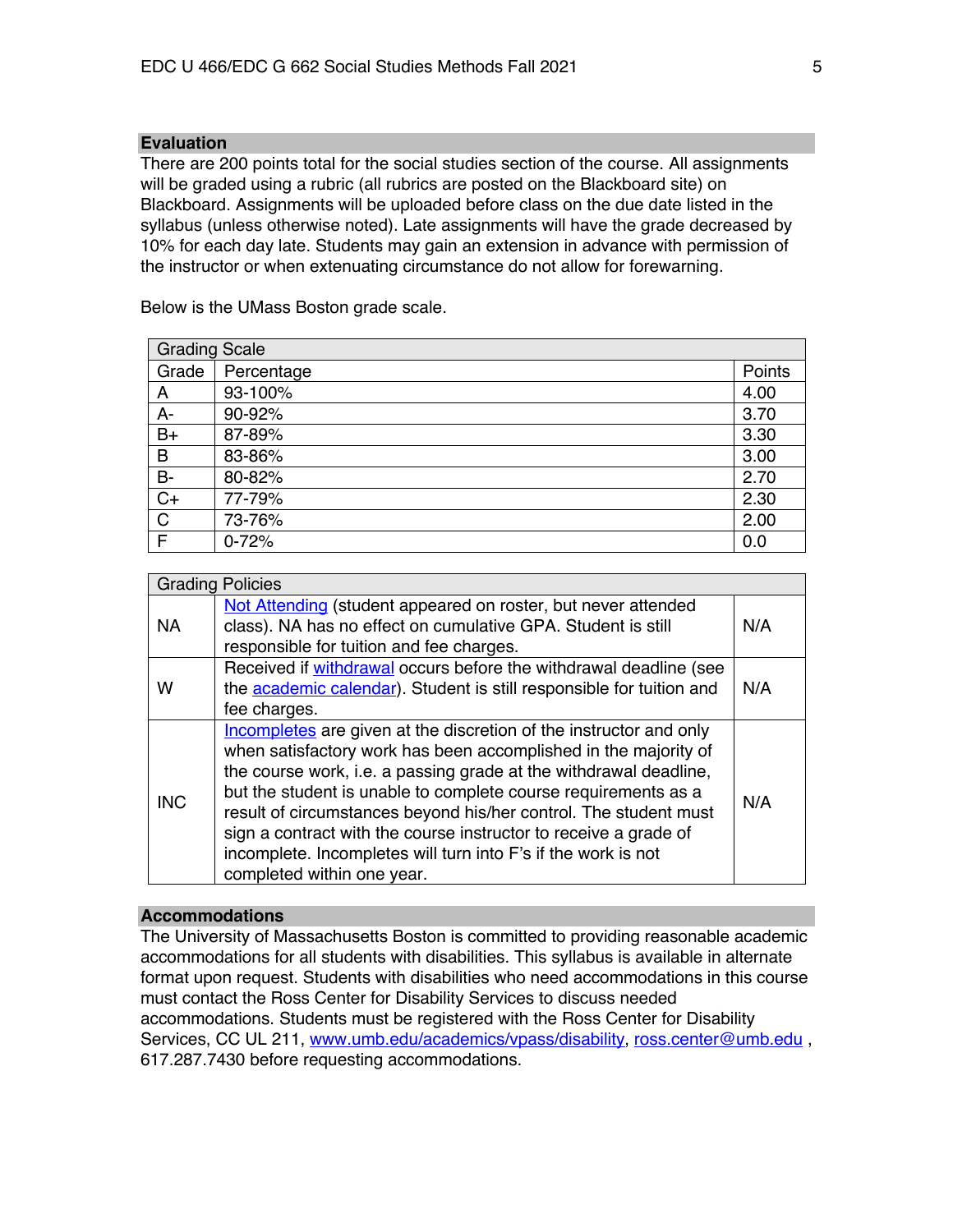## **Academic Integrity and The Code of Student Conduct**

It is the expressed policy of the University that every aspect of academic life not only formal coursework situations, but all relationships and interactions connected to the educational process shall be conducted in an absolutely and uncompromisingly honest manner. The University presupposes that any submission of work for academic credit indicates that the work is the student's own and is in compliance with University policies. In cases where academic dishonesty is discovered after completion of a course or degree program, sanctions may be imposed retroactively, up to and including revocation of the degree. Any student who reasonably believes another student has committed an act of academic dishonesty should inform the course instructor of the alleged violation. These policies are spelled out in the Code of Student Conduct. Students are required to adhere to the Code of Student Conduct, including requirements for academic honesty, as delineated in the University of Massachusetts Boston Graduate Catalogue and on their Website and in relevant program student handbook(s) or websites: http://www.umb.edu/life\_on\_campus/policies/code/

You are encouraged to visit and review the UMass website on Plagiarism*:* http://umb.libguides.com/plagiarism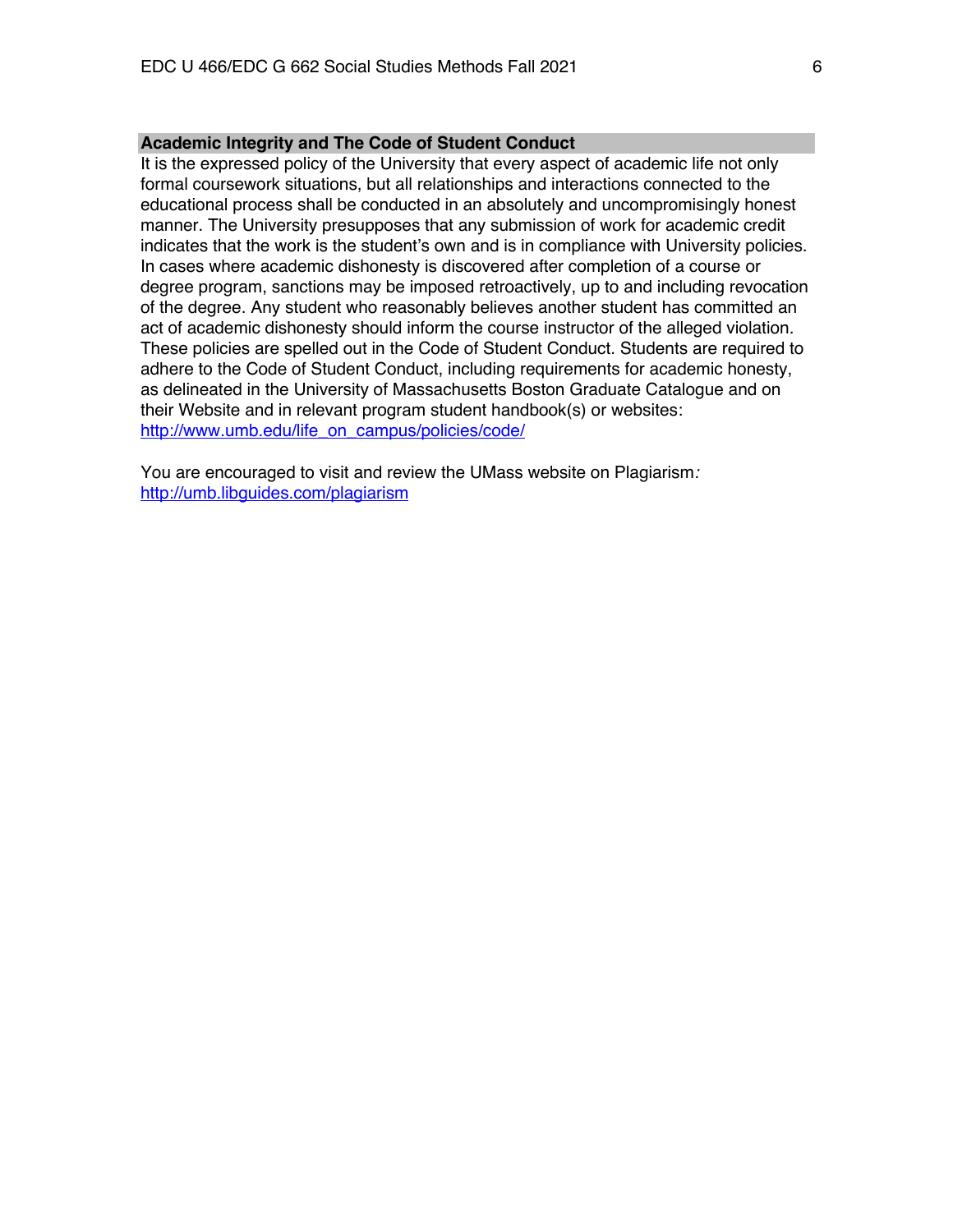# **Course Schedule**

| <b>Class</b>                  | Topic(s)                                                                                                                                                                                                                                                           | Readings Due <sup>1</sup>                                                                                                                                                 | <b>Assignments Due</b>                                                                                                                                       |
|-------------------------------|--------------------------------------------------------------------------------------------------------------------------------------------------------------------------------------------------------------------------------------------------------------------|---------------------------------------------------------------------------------------------------------------------------------------------------------------------------|--------------------------------------------------------------------------------------------------------------------------------------------------------------|
| 1<br>Mon<br>9/13              | <b>INTRODUCTION AND</b><br><b>OVERVIEW</b><br>Student and Instructor<br>Introductions<br>Course Syllabus/Blackboard<br><b>Site/Preview Assignments</b><br>Course Themes:<br>Constructivist-Oriented<br>Pedagogy, Inquiry, and<br><b>Teaching About Perspective</b> |                                                                                                                                                                           |                                                                                                                                                              |
| 2 <sup>1</sup><br>Mon<br>9/20 | <b>DISCIPLINED INQUIRY</b><br>Why Study Social Studies?<br>Understanding by Design<br><b>State and National</b><br><b>Standards</b><br>Lesson and Unit Planning<br>History for Justice<br>History for Citizenship                                                  | 1-Martell & Stevens (1)*<br>[NOTE: Only Chapter 1 is<br>required; I have included<br>other chapters, if you are<br>interested in reading more]<br>2-Barton & Levstik (1)* |                                                                                                                                                              |
| 3<br>Mon<br>9/27              | <b>DISCIPLINED INQUIRY</b><br><b>Social Studies Assessment</b><br><b>Historical Thinking</b>                                                                                                                                                                       | Choose 1:<br>3-Alleman & Brophy<br>4-Grant<br>5-Yell<br>6-Nickell & Wilson<br>7-Hart<br>8-Wineburg*                                                                       |                                                                                                                                                              |
| 4<br>Mon<br>10/4              | <b>DISCIPLINED INQUIRY</b><br>Historical Interpretation<br><b>Historical Empathy</b>                                                                                                                                                                               | 9-VanSledright*<br>10-Barton*                                                                                                                                             | Assignment 1: Investigating<br><b>What Adolescents Know</b><br><b>About History</b><br>Please upload your<br>assignment to<br>Blackboard by 4 pm on<br>10/4. |

 $1$  All readings with a star must be read. Readings without a star are part of a choice, which students will choose in the prior class.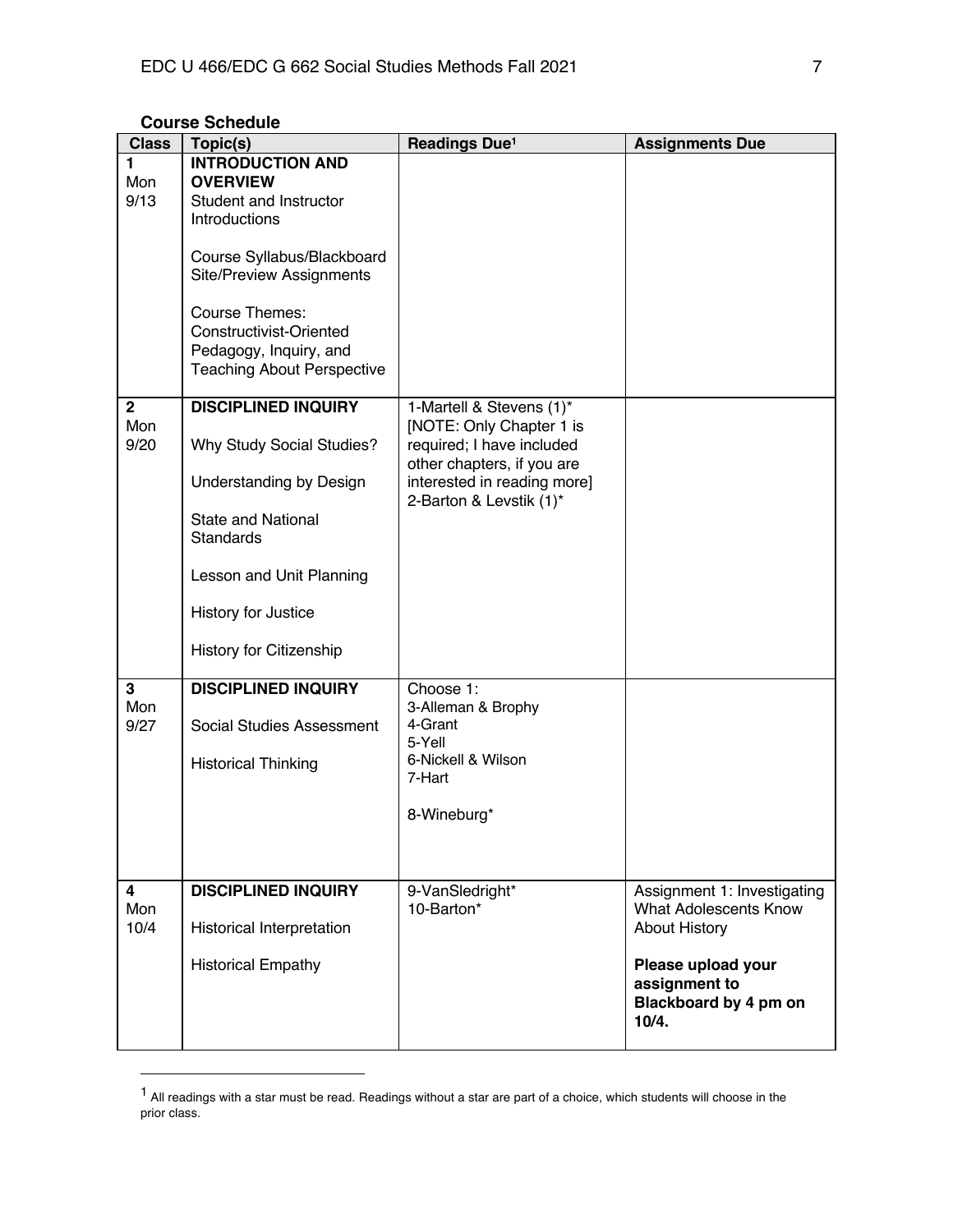| <b>Week</b>                                   | Topic(s)                                                                                                                                                                                                                                                                                           | <b>Readings Due</b>                                                                                                                                                                                                                                                                    | <b>Assignments Due</b>                                                                                                                                                                                                                              |
|-----------------------------------------------|----------------------------------------------------------------------------------------------------------------------------------------------------------------------------------------------------------------------------------------------------------------------------------------------------|----------------------------------------------------------------------------------------------------------------------------------------------------------------------------------------------------------------------------------------------------------------------------------------|-----------------------------------------------------------------------------------------------------------------------------------------------------------------------------------------------------------------------------------------------------|
| 10/11                                         | <b>NO CLASS; INDIGENOUS</b><br><b>PEOPLE'S DAY</b>                                                                                                                                                                                                                                                 |                                                                                                                                                                                                                                                                                        |                                                                                                                                                                                                                                                     |
|                                               |                                                                                                                                                                                                                                                                                                    |                                                                                                                                                                                                                                                                                        |                                                                                                                                                                                                                                                     |
| 5<br>Mon<br>10/18                             | <b>DISCIPLINED INQUIRY</b><br><b>Political Thinking</b><br>Geographic Thinking<br><b>Economic Thinking</b>                                                                                                                                                                                         | Choose 1:<br>(Civics/Government)<br>11-Journell, Beeson, & Ayers<br>12-Kahne & Middaugh<br>13-Justice & Stanley<br>Choose 1: (Geography)<br>14-Hammond & Bodzin<br>15-Roberts<br>16-Schmidt<br>17-Carano<br>Choose 1: (Economics)<br>18-Schrug et al.<br>19-Otlin<br>20-Crowley & Swan |                                                                                                                                                                                                                                                     |
| 6                                             | <b>DEMOCRATIC</b>                                                                                                                                                                                                                                                                                  | 21-Marri*                                                                                                                                                                                                                                                                              | Assignment 2A: Lesson                                                                                                                                                                                                                               |
| Mon<br>10/25<br>$\overline{7}$<br>Mon<br>11/1 | <b>CITIZENSHIP</b><br>Democratic Citizenship in a<br>Multicultural Nation and<br>World<br><b>Current Events and</b><br><b>Controversial Issues</b><br><b>JUSTICE</b><br><b>Culturally Relevant and</b><br><b>Sustaining Pedagogy</b><br>Teaching Race, Class,<br>Gender, and Sexual<br>Orientation | 22-Banks*<br>23-Rossi*<br>24-Hess (1)*<br>Choose 1:<br>25-Ladson-Billings<br>26-Paris & Alim<br>27-Fournier & Wineburg<br>Choose 1:<br>28-Martell (1)<br>29-Martell (2)<br>30-Martell & Stevens (2)                                                                                    | Plan 1 (Disciplinary<br>Thinking)<br>Please upload your<br>assignment to<br>Blackboard by 4 pm on<br>10/25.<br>Assignment 2B: Lesson<br>Plan 2 (Democratic<br>Citizenship)<br>Please upload your<br>assignment to<br>Blackboard by 4 pm on<br>11/1. |
| 8<br>Mon<br>11/8                              | <b>JUSTICE</b><br><b>Critical Multicultural Social</b><br><b>Studies</b>                                                                                                                                                                                                                           | 31-Cuenca and Rubin (Race)*<br>32-Chandler (Class)*<br>33-Woyshner (Gender)*<br>34-Thornton (LGBTQ)*                                                                                                                                                                                   | Assignment 2C: Lesson<br>Plan 3 (Justice)<br>Please upload your<br>assignment to<br>Blackboard by 4 pm on<br>11/8.                                                                                                                                  |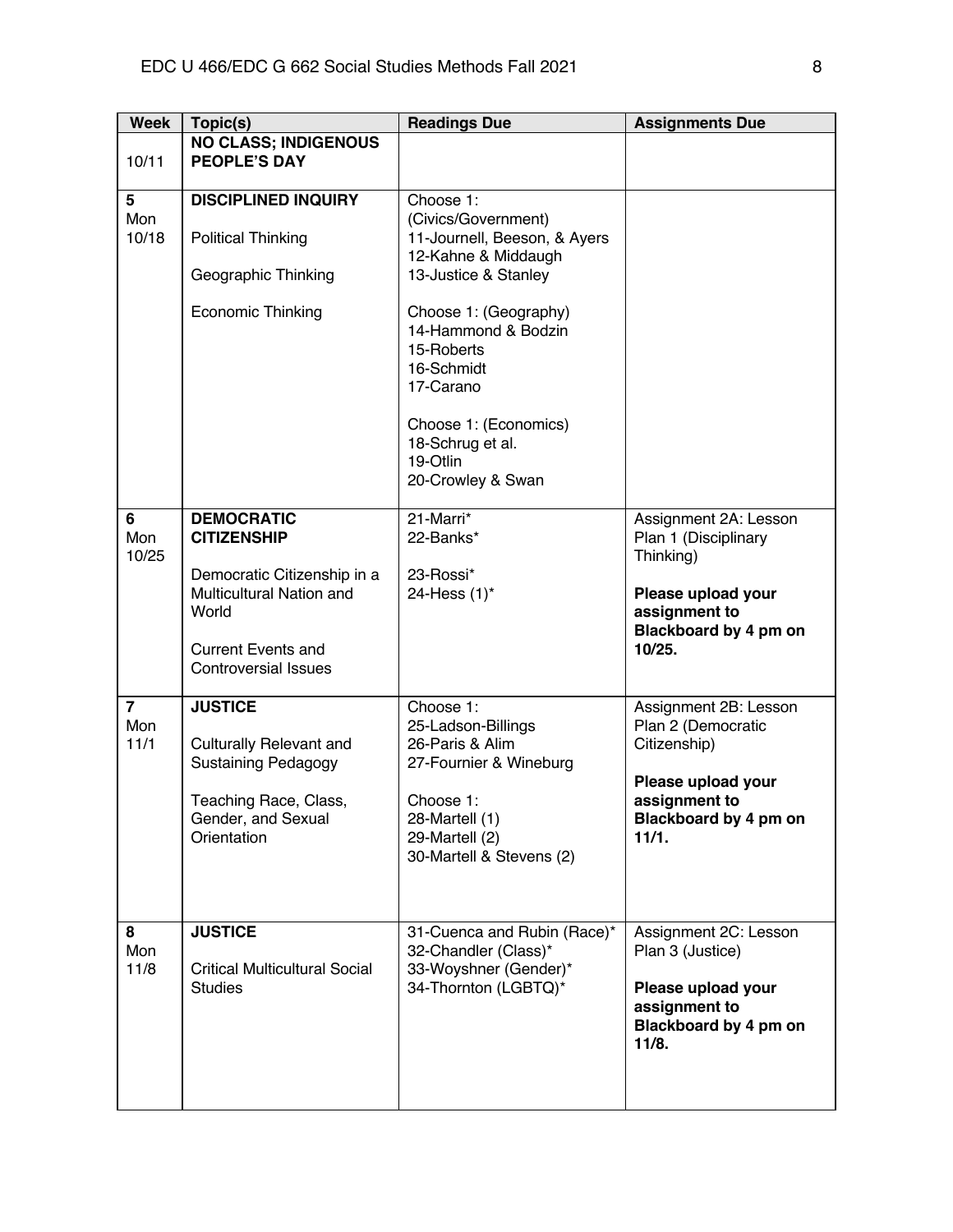| <b>Week</b>        | Topic(s)                                                                                                                                                                                                                                                                              | <b>Readings Due</b>                                                                                                                                                                                   | <b>Assignments Due</b>                                                                                                                                                                                           |
|--------------------|---------------------------------------------------------------------------------------------------------------------------------------------------------------------------------------------------------------------------------------------------------------------------------------|-------------------------------------------------------------------------------------------------------------------------------------------------------------------------------------------------------|------------------------------------------------------------------------------------------------------------------------------------------------------------------------------------------------------------------|
| 9<br>Mon<br>11/15  | <b>GLOBAL CITIZENSHIP</b><br>Teaching Geography and<br>Economics<br><b>Global Education</b>                                                                                                                                                                                           | Choose 1:<br>35-Merryfield & Kasai<br>36-Merryfield<br>37-Anderson and Ortega<br>38-Fine                                                                                                              |                                                                                                                                                                                                                  |
| 10<br>Mon<br>11/22 | <b>SPECIAL ISSUES IN THE</b><br><b>SOCIAL STUDIES</b><br><b>CLASSROOM</b><br><b>Teacher Panel</b><br>Social Studies Electives:<br>Psychology, Sociology,<br>Ethnic Studies, and Courses<br>Social Studies and English<br>Language Learners<br>Social Studies and Special<br>Education | 39-Cruz, Nutta, O'Brien,<br>Feyten, & Govoni*<br>40-Steele*<br>41-Twyman & Tindal*                                                                                                                    |                                                                                                                                                                                                                  |
| 11<br>Mon<br>11/29 | <b>SPECIAL ISSUES IN THE</b><br><b>SOCIAL STUDIES</b><br><b>CLASSROOM</b><br>Literacy in Social Studies                                                                                                                                                                               | 42-Loewan*<br>43-Wineburg & Martin*<br>44-Firek and McCoy*                                                                                                                                            | Assignment 2D: Annotated<br><b>Teaching Video</b><br>Please upload your<br>assignment to<br>Blackboard by 4 pm on<br>11/29.                                                                                      |
| 12<br>Mon<br>12/6  | <b>SPECIAL ISSUES IN THE</b><br><b>SOCIAL STUDIES</b><br><b>CLASSROOM</b><br><b>Film in Social Studies</b><br>Technology in Social<br><b>Studies</b>                                                                                                                                  | Choose 1:<br>45-Hess (2) (Documentary<br>Films)<br>46-Marcus (Feature Films)<br>47-Kissling (Wikipedia)<br>48-Manfra, Gray, George, &<br>Lee (Blogging)<br>49-Watson, Mong, & Harris<br>(Video Games) | Assignment 3A: Social<br><b>Studies Unit Plan</b><br>Please upload your<br>assignment to<br>Blackboard by 4 pm on<br>12/6. [Note: These will be<br>posted on Blackboard<br>and shared with your<br>classmates]   |
| 13<br>Mon<br>12/13 | <b>Course Evaluations</b><br>Social Studies Curriculum<br>Fair<br>Final Thoughts and End of<br><b>Course Celebration</b>                                                                                                                                                              |                                                                                                                                                                                                       | Assignment 3B: Bring a<br>one-page handout for all<br>of your classmates that<br>briefly describe the topics<br>and components of your<br>Unit Plan (Assignment 3A)<br>to the Social Studies<br>Curriculum Fair. |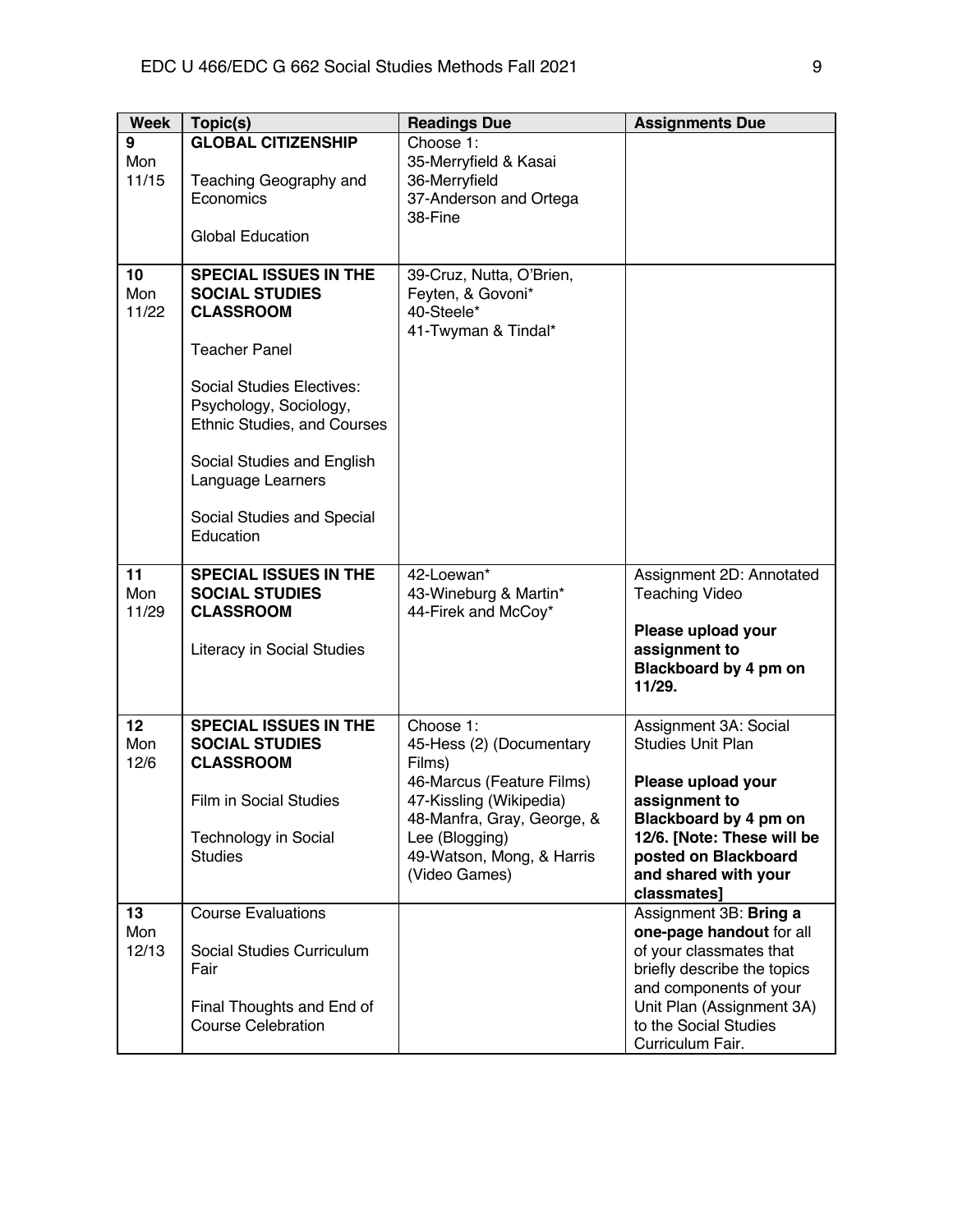# **READING LIST**

#### **Reading 1**

Martell, C. C. & Stevens, K. M. (2021). Teaching history for justice: Fostering activist thinking about the past and present. New York, NY: Teachers College Press. (Chapter 1: Centering Justice in Students' Study of the Past)

# **Reading 2**

Barton, K. C., & Levstik, L. S. (2004). Inquiry. In *Teaching history for the common good* (pp. 185-205). Mahwah, NJ: Lawrence Erlbaum.

#### **Reading 3**

Alleman, J., & Brophy, J. (1998). Assessment in a social constructivist classroom. *Social Education, 62*(1), 32-34.

### **Reading 4**

Grant, S. G. (2007). High-stakes testing: How are social studies teachers responding? *Social Education, 71*(5), 5, 250-254.

### **Reading 5**

Yell, M. M. (1999). Multiple choice to multiple rubrics: One teacher's journey in assessment. *Social Education, 63*(6), 326-329.

#### **Reading 6**

Nickell, P., & Wilson, A. (1999). Observation as an assessment tool. *Social Education, 63*(6), 351-352.

# **Reading 7**

Hart, D. (1999). Opening assessment to our students. *Social Education, 63*(6), 343-345.

#### **Reading 8**

Wineburg, S. S. (1999). Historical thinking and other unnatural acts. *Phi Delta Kappan, 80*(7), 488-489.

#### **Reading 9**

VanSledright, B. A. (2004). What does it mean to think historically... And how do you teach it? *Social Education, 68*(3), 230-234.

### **Reading 10**

Barton, K. C. (2005). Primary sources in history: Breaking through the myths. *Phi Delta Kappan, 86*(10), 745-753.

#### **Reading 11**

Journell, W., Beeson, M. W., & Ayers, C. A. (2015). Learning to think politically: Toward more complete disciplinary knowledge in civics and government courses. *Theory & Research in Social Education, 43*(1), 28-67.

# **Reading 12**

Kahne, J., & Middaugh, E. (2008). High quality civic education: what is it and who gets it? *Social Education, 72*(1), 34-39.

#### **Reading 13**

Justice, B., & Stanley, J. (2016). Teaching in the time of Trump. *Social Education, 80*(1), 36-41.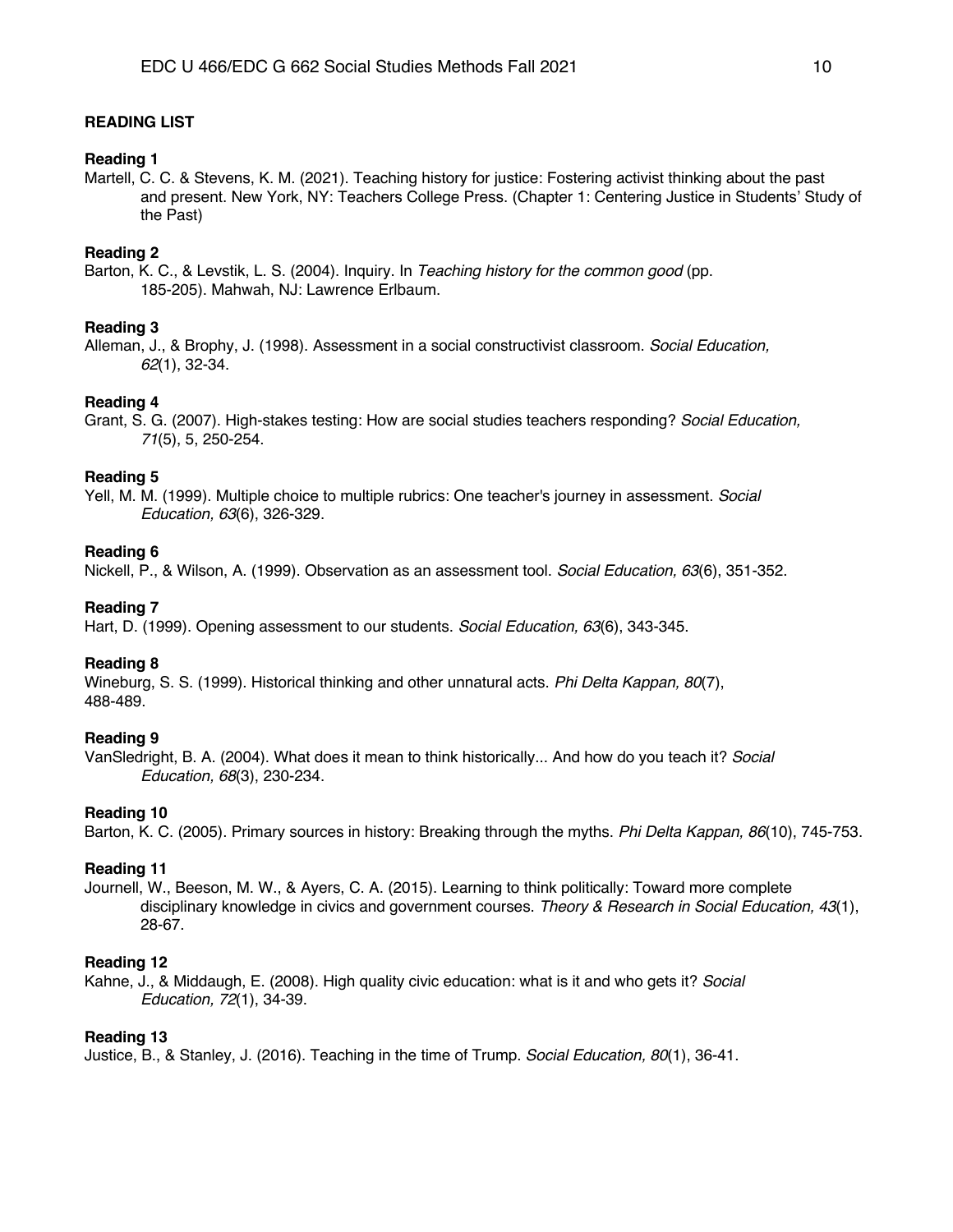# **Reading 14**

Hammond, T. C., & Bodzin, A. M. (2009). Teaching with rather than about geographic information systems. *Social Education, 73*(3), 119-123.

### **Reading 15**

Roberts, K. M. (1997). Getting a grip on geography. *Social Education*, 61(2), 80-82.

# **Reading 16**

Schmidt, S. J. (2011). Who lives on the other side of that boundary: A model of geographic thinking. *Social Education, 75*(5), 250-255.

#### **Reading 17**

Carano, K. T. (2017). Does geography have a violence? In *Race lessons: Using inquiry to teach about race in social studies* (pp. 171-192). Charlotte, NC: Information Age Publishing.

# **Reading 18**

Schug, M. C., Lopus, J. S., Morton, J. S., Reinke, J. S., Wentworth, D. R., & Western, R. D. (2003). Is economics your worst nightmare? *Social Education, 67*(2), 73-75.

# **Reading 19**

Otlin, J. (2008). The causes of poverty: Thinking critically about a key economic issue. Social Education, 72(2), 75-79.

#### **Reading 20**

Crowley, R., & Swan, K. (2018). What kind of economic citizen?: An analysis of civic outcomes in US economics curriculum and instruction materials. *Education Sciences, 8*(3), 95-113.

#### **Reading 21**

Marri, A. R. (2005). Building a framework for classroom-based multicultural democratic education: Learning from three skilled teachers. *Teachers College Record, 107*(5), 1036-1059.

## **Reading 22**

Banks, J. A. (2017). Failed citizenship and transformative civic education. *Educational Researcher, 46*(7), 366-377.

# **Reading 23**

Rossi, J. A. (1996). Creating strategies and conditions for civil discourse about controversial issues. *Social Education, 60*(1), 15-21.

#### **Reading 24**

Hess, D. E. (2005). How do teachers' political views influence teaching about controversial issues? *Social Education, 69*(1), 47-49.

# **Reading 25**

Ladson-Billings, G. (1994). *The dreamkeepers: Successful teachers of African American children*. San Francisco, CA: Jossey-Bass. (Chapter 2: Does culture matter?)

# **Reading 26**

Paris, D., & Alim, H. S. (2014). What are we seeking to sustain through culturally sustaining pedagogy? A loving critique forward. *Harvard Educational Review, 84*(1), 85-100.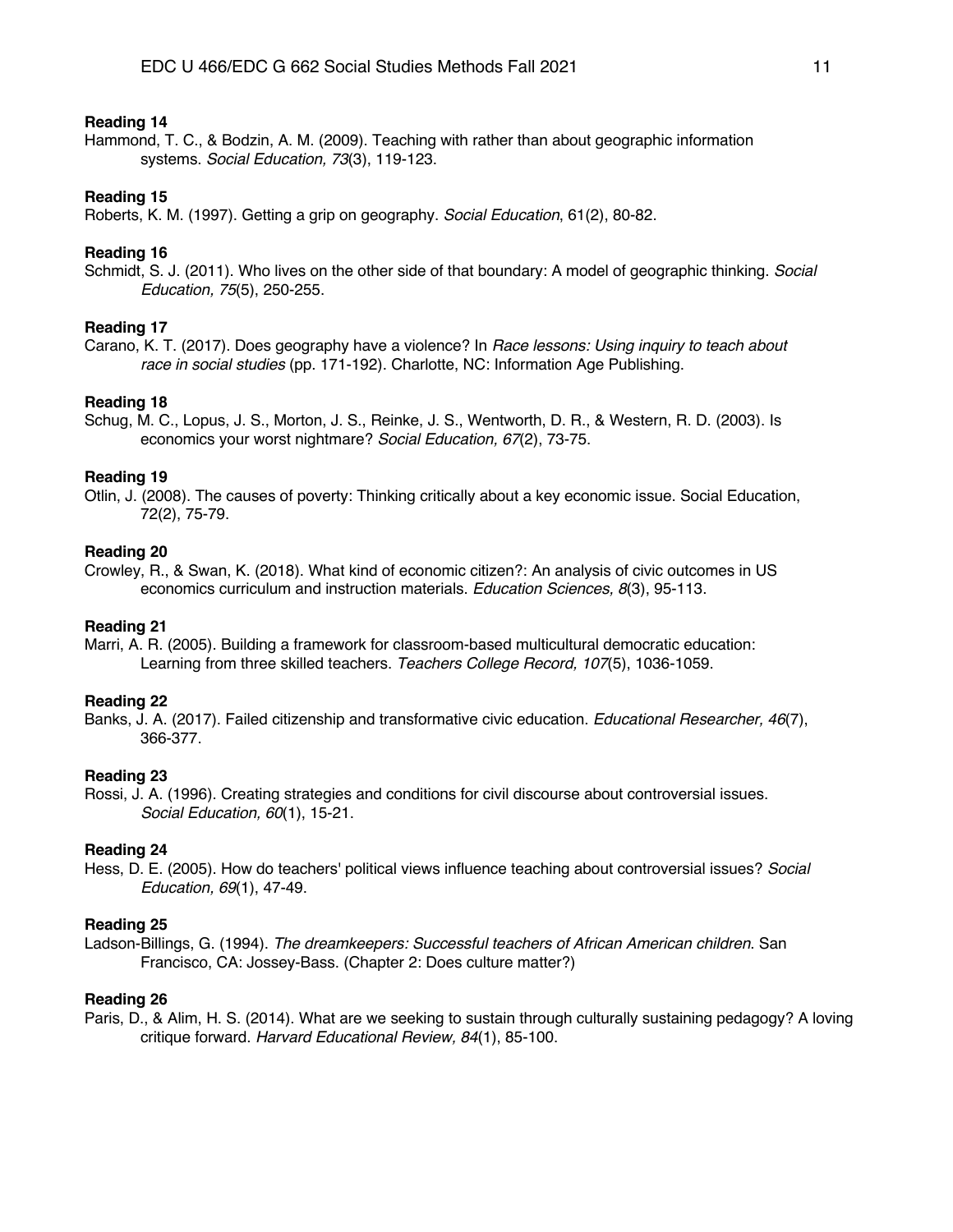# **Reading 27**

Fournier, J. E., & Wineburg, S. S. (1997). Picturing the past: Gender differences in the depiction of historical figures. *American Journal of Education, 105*(2), 160-185.

## **Reading 28**

Martell, C. C. (2015). Learning to teach culturally relevant social studies: A White teacher's retrospective self-study. In P. Chandler (Ed.), *Doing race in social studies: Critical perspectives* (pp. 41-60). Charlotte, NC: Information Age Publishing.

# **Reading 29**

Martell, C. C. (2013). Race and histories: Examining culturally relevant teaching in the U.S. history classroom. *Theory & Research in Social Education, 41*(1), 65-88.

### **Reading 30**

Martell, C. C., & Stevens, K. M. (2017). Equity- and tolerance-oriented teachers: Approaches to teaching race in the social studies classroom. *Theory & Research in Social Education, 45*(4), 489-516.

#### **Reading 31**

- Cuenca, A. (2014). Answering Ferguson in the social studies classroom: A perspective from St. Louis. *Social Education, Special Issue, 1-6.*
- Rubin, B. C. (2015). A time for social studies: Talking with young people about Ferguson and Staten Island. *Social Education, 79*(1), 22-29.

#### **Reading 32**

Chandler, P. T. (2006). Academic freedom: A teacher's struggle to include "other" voices in history. *Social Education, 70*(6), 354-357.

## **Reading 33**

Woyshner, C. (2004). Picturing women: Gender, images, and representation in social studies. *Social Education, 70*(6), 358-362.

## **Reading 34**

Thornton, S. J. (2004). Silence on gays and lesbians in social studies curriculum. *Social Education, 67*(4), 226-230.

# **Reading 35**

Merryfield, M. M., & Kasai, M. (2004). How are teachers responding to globalization? *Social Education, 68*(5), 354-360.

#### **Reading 36**

Merryfield, M. M. (2008). Scaffolding social studies for global awareness. *Social Education, 72*(7), 363- 366.

#### **Reading 37**

Anderson, M. D. (2015). The value of ethnic studies – For all students. *Teaching Tolerance*.

Ortega, M. I. (2013). Your struggle is my struggle. *Rethinking Schools*, *27*(1), 25-27.

#### **Reading 38**

Fine, M. (1991). Facing History and Ourselves: Portrait of a classroom. *Educational Leadership, 49*(4), 44-49.